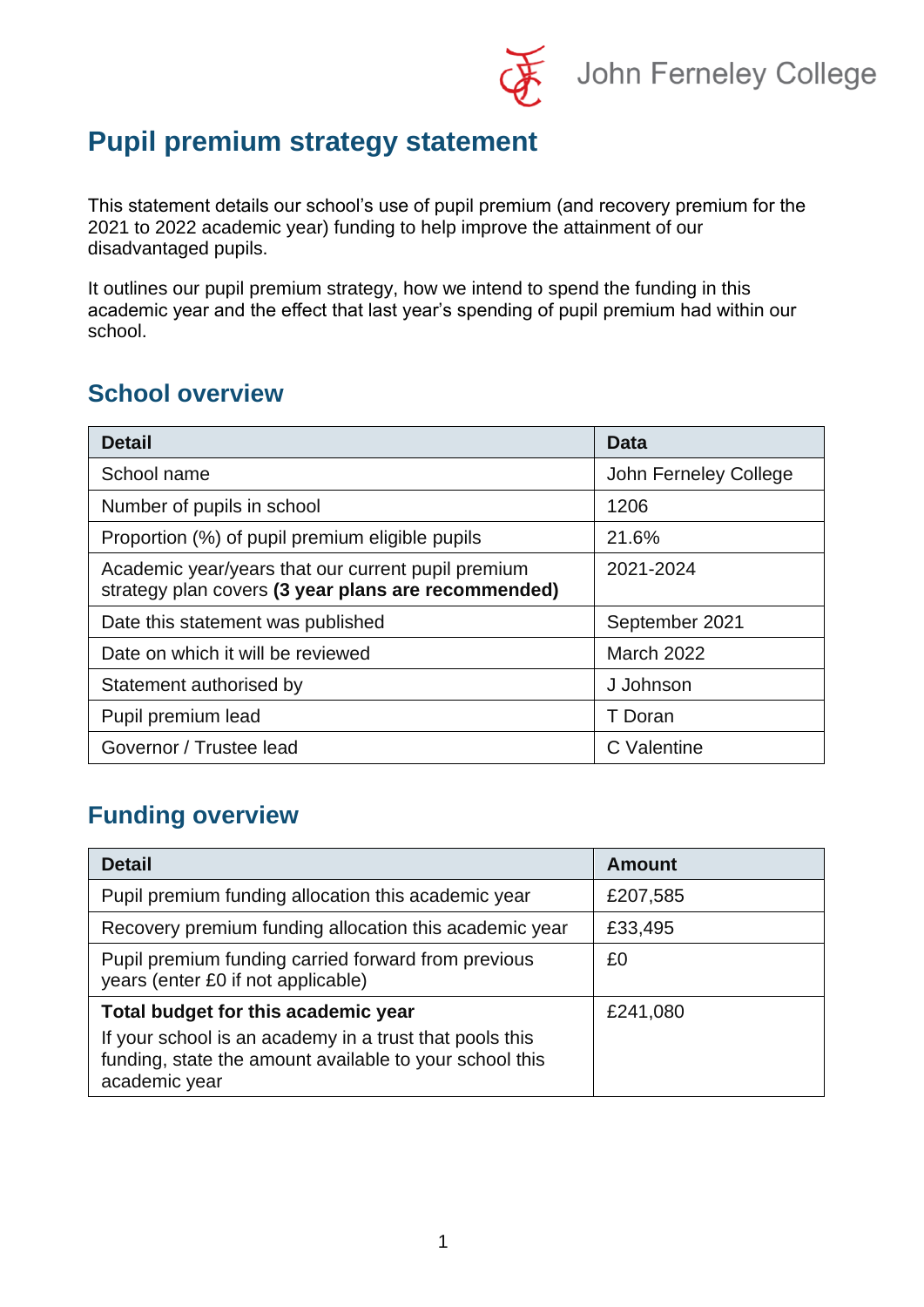# **Part A: Pupil premium strategy plan**

#### **Statement of intent**

Our intention at John Ferneley College is to build a culture of high expectation and inclusion whereby all students, irrespective of their background or the challenges they may face, can make good progress across the curriculum; they will be able to achieve their best and be well equipped for the next level/stage in their life thus demonstrating an improvement in social mobility and aspiration.

The focus of our Pupil Premium strategy is to support and address the main challenges of all our students, disadvantaged and non-disadvantaged students alike. This will be achieved through rigorous tracking, careful planning and targeted support and intervention. This will mean that we provide all students the access and opportunities to enjoy academic success.

Ultimately, we aspire to ensure that our disadvantaged students achieve and experience everything on an equal footing to all other students and that any gap is not just narrowed but aimed to be closed.

Quality first teaching is at the heart of our approach as this ensures a focus on high quality and inclusive teaching for every child in a classroom. As the DfE suggests, "Evidence from across the English school system shows that using your pupil premium funding to improve teaching quality is the most effective way to improve outcomes for disadvantaged pupils."

We have invested in a new behaviour strategy and pastoral care which aims to support our students not just in their academic challenges but to support with attendance, wellbeing and individual needs.

Our approach will encompass our high expectation and inclusive culture in which all staff take responsibility for disadvantaged students in order to raise their ambitions.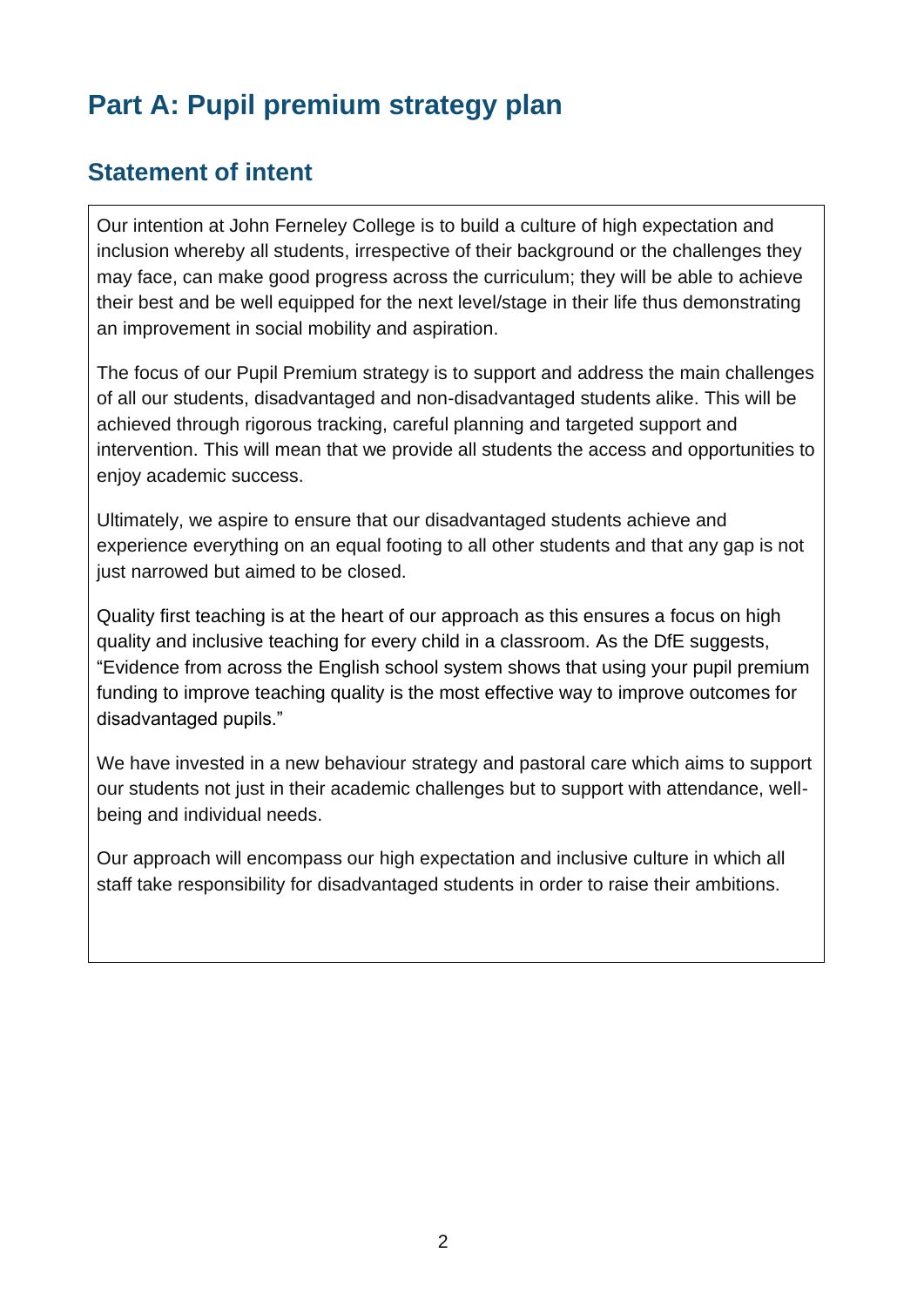## **Challenges**

This details the key challenges to achievement that we have identified among our disadvantaged pupils.

| <b>Challenge</b><br>number | <b>Detail of challenge</b>                                                                                                                                                                                                                                                                                                                                                                                                                                                                                                                                                                                                                                                                                                                                                                                                                                                                                                                                                                                                                                                                               |
|----------------------------|----------------------------------------------------------------------------------------------------------------------------------------------------------------------------------------------------------------------------------------------------------------------------------------------------------------------------------------------------------------------------------------------------------------------------------------------------------------------------------------------------------------------------------------------------------------------------------------------------------------------------------------------------------------------------------------------------------------------------------------------------------------------------------------------------------------------------------------------------------------------------------------------------------------------------------------------------------------------------------------------------------------------------------------------------------------------------------------------------------|
| 1                          | Our tracking and assessments show that the attainment of Pupil<br>Premium students shows them to be historically making less progress<br>compared to their non-disadvantaged peers. Focus continues on all<br>disadvantaged students with special attention being given to students<br>who are MPA as this group underachieves significantly more than other<br>disadvantaged groups. Reasons for this may be due to personal issues,<br>inability to self-regulate emotions and behaviours, in college issues or<br>factors outside of college.<br>The impact of COVID-19 is particularly of concern as students have<br>been out of education for approximately 8 months. This means that<br>many will have completed insufficient work and experienced significant<br>issues outside of college during this period.                                                                                                                                                                                                                                                                                   |
| $\overline{2}$             | Challenging behaviour amongst disadvantaged students continues to be<br>a focus of the College. A higher proportion of disadvantaged students<br>receive a fixed term exclusion in comparison to their peers and also<br>receive a higher proportion of in college sanctions such as isolations and<br>detentions.<br>Significant time out of college over the past year will only exaggerate<br>some of the issues that are seen in college year to year. The new<br>behaviour for learning system launched in September 2021 aims to<br>support students and model positive behaviour as many students do not<br>know how to act/react in certain situations.                                                                                                                                                                                                                                                                                                                                                                                                                                          |
| 3                          | Regular attendance to lessons has also created challenges to learning in<br>college. Some disadvantaged students are removed from lessons<br>regularly and placed in isolation/our behaviour support centre thus<br>reducing the amount of time in the classroom and therefore reducing the<br>opportunity to make rapid progress. This coupled with poorer general<br>attendance to college means that the knowledge rich curriculum<br>delivered at the college is clearly watered down to an extent.<br>Our attendance data indicates that attendance among disadvantaged<br>students has been 90,1% compared to 94.4% for non-disadvantaged<br>students. 9.9% of disadvantaged students have been persistently absent<br>compared to 5.6% of their peers during the same period.<br>Attendance<br>was lower for disadvantaged students compared to National Pupil<br>Premium students (based on Autumn 2020-2021 national averages<br>currently)<br>There is a significant possibility that attendance will be an ongoing issue<br>this academic year due to ongoing issues and concerns with COVID. |
| 4                          | Our CAT4 reading assessments indicate poor reading ability amongst<br>our cohort. This clearly creates a barrier to accessing learning if the<br>students cannot access the texts. A combination of class sizes and a<br>lack of confidence creates challenges in asking for help to read the                                                                                                                                                                                                                                                                                                                                                                                                                                                                                                                                                                                                                                                                                                                                                                                                            |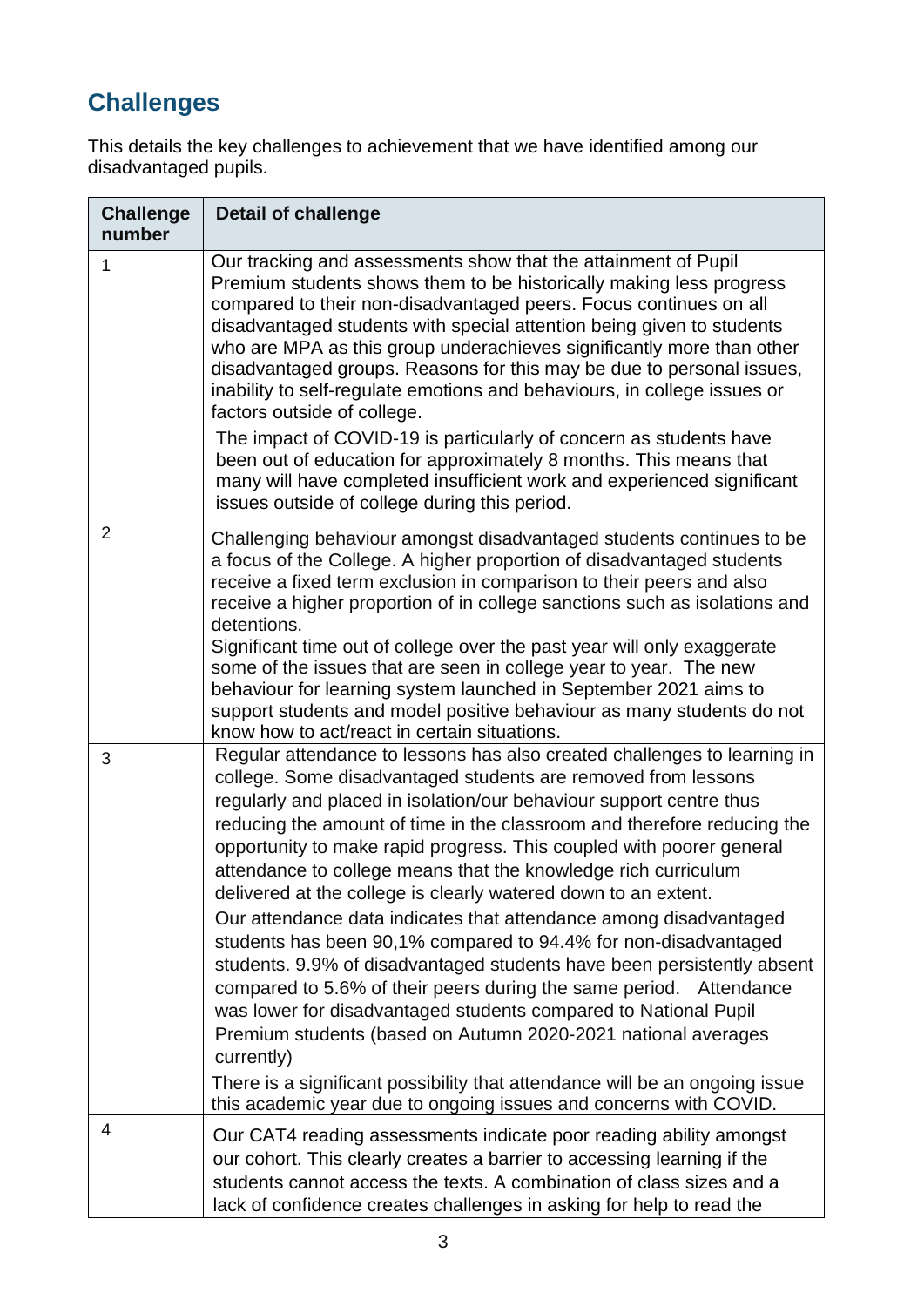|                | questions. Poor literacy levels often leads to poor behaviour as this is<br>easier than failure.                                                                                                                                                                                                                                                                                                                                                                                                                                                                                                                                                                                                                                                                             |
|----------------|------------------------------------------------------------------------------------------------------------------------------------------------------------------------------------------------------------------------------------------------------------------------------------------------------------------------------------------------------------------------------------------------------------------------------------------------------------------------------------------------------------------------------------------------------------------------------------------------------------------------------------------------------------------------------------------------------------------------------------------------------------------------------|
| 5              | Our disadvantaged parental attendance is lower than NPP students for<br>all parental events held. This is indicative of lower parental engagement<br>levels with school in general – Attendance to events has risen though<br>compared to last year's figures of 40% to average of 50%.                                                                                                                                                                                                                                                                                                                                                                                                                                                                                      |
| 6              | Our observations and discussions with students and families indicate<br>that they have other difficulties than those that are reported to school;<br>these do create challenges to learning. There are times when students<br>find difficulty in overcoming challenges outside of school which then<br>impacts upon their ability to focus upon learning<br>Presently of 10 open cases to social care 7 are classed as<br>disadvantaged.<br>During school closures the college regularly sourced and provided food<br>parcels for families experiencing ongoing financial difficulties. Along with<br>providing laptops to any student PP and NPP that did not have access to<br>online learning in order to ensure that they could access all online<br>lessons at College. |
| $\overline{7}$ | Our data and discussions indicate that a lack of post 16 aspiration and<br>social mobility is causing a raised NEET figure amongst our<br>disadvantaged students post 16.                                                                                                                                                                                                                                                                                                                                                                                                                                                                                                                                                                                                    |

#### **Intended outcomes**

This explains the outcomes we are aiming for **by the end of our current strategy plan**, and how we will measure whether they have been achieved.

| <b>Intended outcome</b>                                                                                  | <b>Success criteria</b>                                                                                                                                                                                                                                    |
|----------------------------------------------------------------------------------------------------------|------------------------------------------------------------------------------------------------------------------------------------------------------------------------------------------------------------------------------------------------------------|
| To achieve and sustain improved<br>attendance of all students particularly our<br>disadvantaged students | Sustained high attendance of students<br>which will be demonstrated by<br>attendance figures of >96%. This is the<br>school target for attendance. The<br>attendance gap between disadvantaged<br>students and non-disadvantaged<br>students reduced by 3% |
| To improve and secure post 16 plans as<br>early as possible.                                             | Demonstrated by no disadvantaged<br>students to be classed as NEET.                                                                                                                                                                                        |
| To reduce the number of fixed term<br>exclusions.                                                        | Introduction of College behaviour for<br>learning curriculum to support the<br>behaviour of all students. Demonstrated<br>by a reduction of fixed term exclusions<br>by 75%.                                                                               |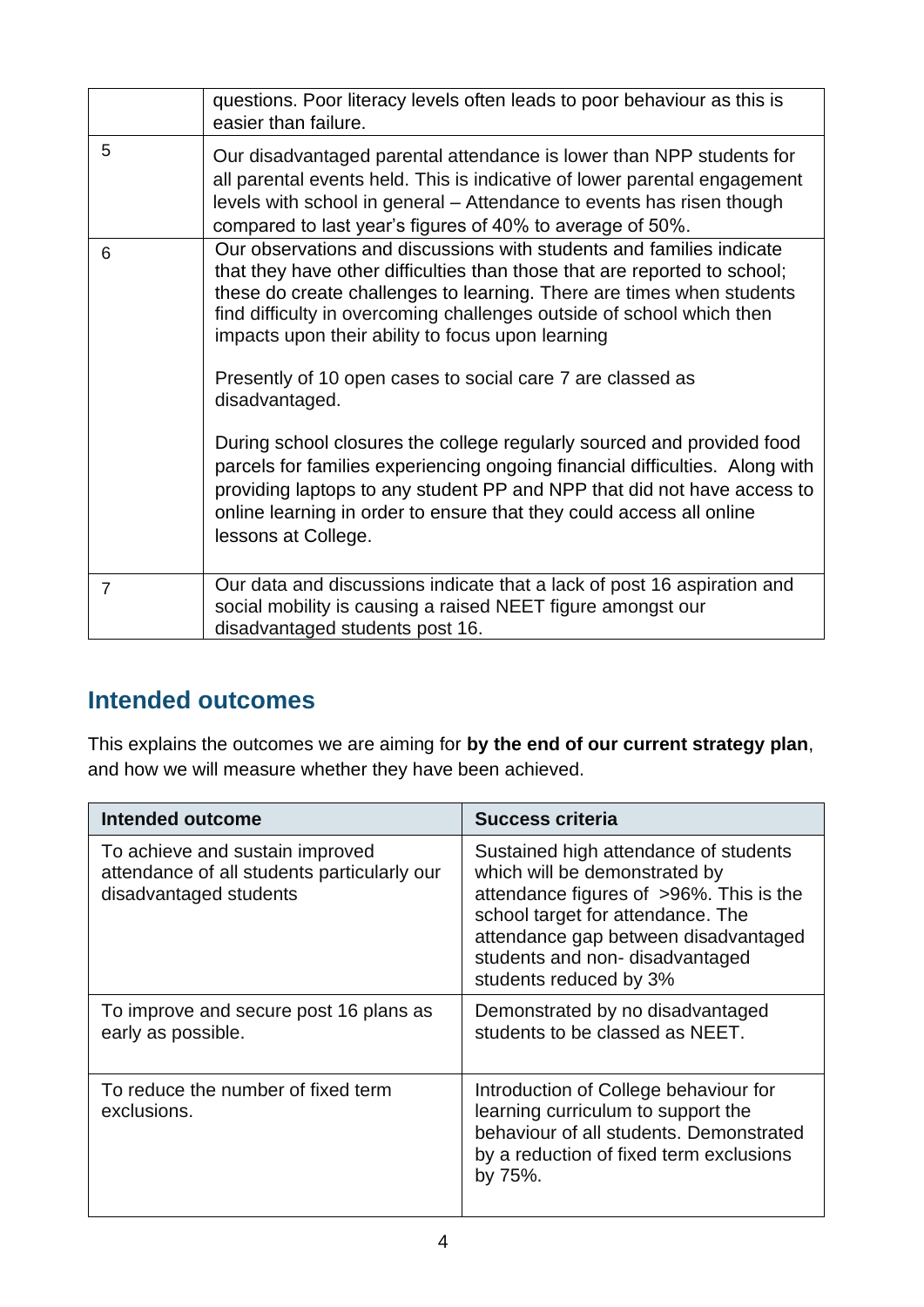| To Improve literacy levels across KS3                                                                   | Improved literacy and reading levels<br>demonstrated by improved reading<br>scores and improved engagement in<br>lessons. Fewer incidents of poor<br>behaviour linked to reading activities.                                                                                          |
|---------------------------------------------------------------------------------------------------------|---------------------------------------------------------------------------------------------------------------------------------------------------------------------------------------------------------------------------------------------------------------------------------------|
| Improve attainment among disadvantaged<br>students across the curriculum                                | By end of current plan in 2024 there will<br>be an improvement in the attainment of<br>disadvantaged students. This will be<br>shown by 75% of disadvantaged<br>students attaining their FFT target<br>grade.                                                                         |
| To achieve and sustain improved well-<br>being of all students including those who<br>are disadvantaged | Improved levels of well-being amongst<br>students which will be shown by data<br>from student voice, parent surveys,<br>pastoral team and teacher observations.<br>There will also be an increased take up<br>in enrichment activities, particularly<br>among disadvantaged students. |
| To improve Parental engagement                                                                          | High levels of engagement from<br>parents/carers of disadvantaged<br>students demonstrated by 75%<br>attendance to parents evenings,<br>celebrating success evening and<br>information evenings.                                                                                      |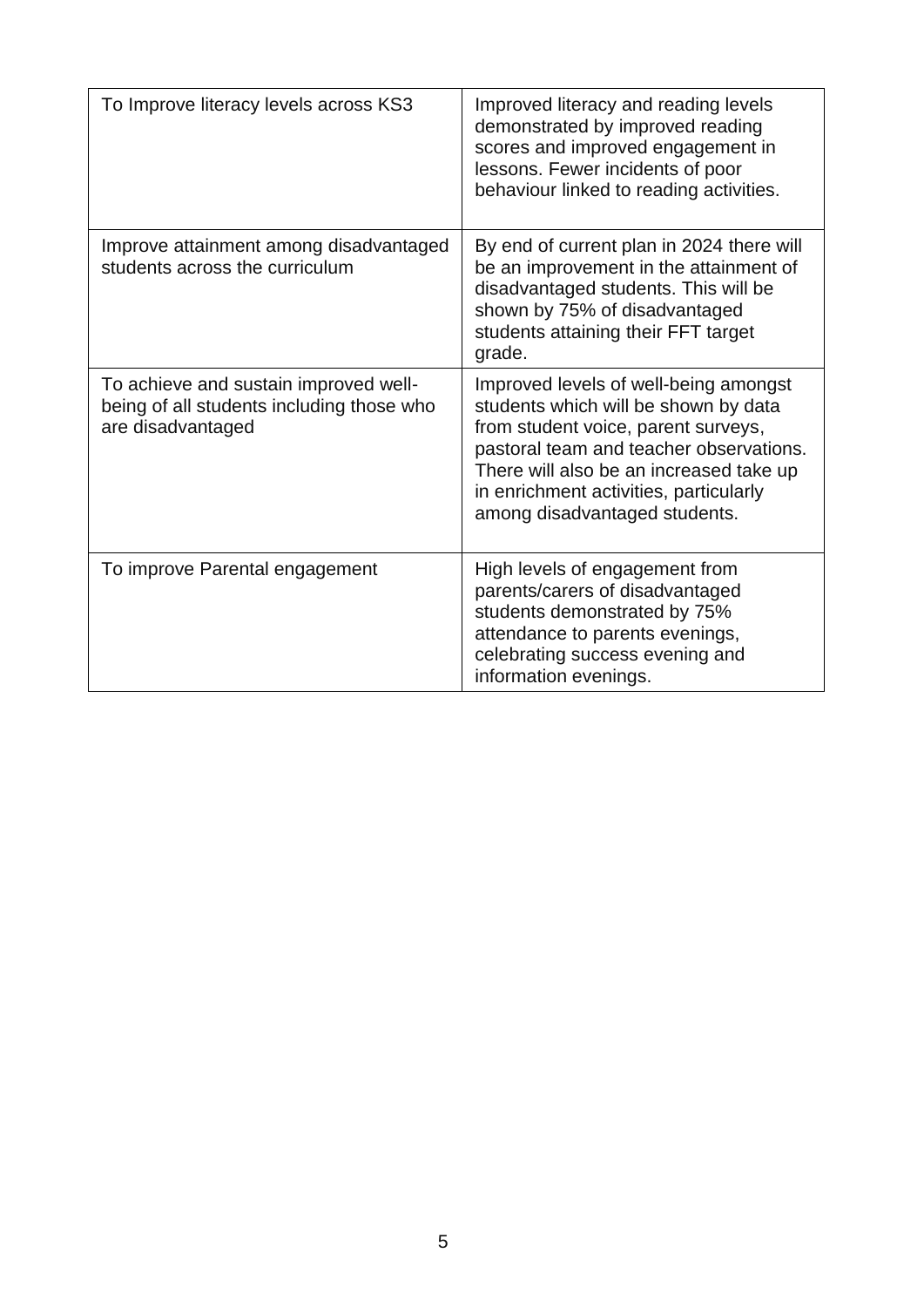## **Activity in this academic year**

This details how we intend to spend our pupil premium (and recovery premium funding) **this academic year** to address the challenges listed above.

## **Teaching (for example, CPD, recruitment and retention)**

Budgeted cost: £39,000

| <b>Activity</b>                                                                                                                    | <b>Evidence that supports this</b><br>approach                                                                                                                                                                                                                                                                                                                                                                                                 | <b>Challenge</b><br>number(s)<br>addressed |
|------------------------------------------------------------------------------------------------------------------------------------|------------------------------------------------------------------------------------------------------------------------------------------------------------------------------------------------------------------------------------------------------------------------------------------------------------------------------------------------------------------------------------------------------------------------------------------------|--------------------------------------------|
| Total restructure of the<br>KS3 curriculum                                                                                         | The development of a Knowledge<br>Rich curriculum delivered via a<br>mastery style experience. CPD to<br>support whole school training on<br>knowledge retention and sequencing<br>of the curriculum.<br>Evidence indicates that through a<br>more direct approach to teaching<br>and learning with an increased focus<br>on retention of knowledge can<br>deliver approximately five additional<br>months' progress on average. (EEF<br>2020) | 1,4,7                                      |
| Improve attainment of<br><b>PP</b> students                                                                                        | Use of benchmark testing, such as<br>CAT4 and subject baseline<br>assessments, to identify gaps in<br>student knowledge in order to<br>appropriately target interventions<br>inside and outside the classroom.<br>This is supported by a whole school<br>tracking process.<br>Supporting the Attainment of<br>Disadvantaged Pupils (DFE, 2015)<br>suggests high quality teaching as a<br>key aspect of successful schools.                     | 1,3,4                                      |
| Development of the<br>Performance<br>Management system<br>to improve the<br>identification of CPD<br>needs and teacher<br>interest | High quality CPD follows EEF Guide<br>to the Pupil Premium - 'Ensuring that<br>an effective teacher is in front of<br>every class, and that every teacher<br>is supported to keep improving, is<br>the key ingredient of a successful<br>school and should rightly be the top<br>priority for Pupil Premium spending.<br>A study published by the Education<br>Policy Institute (Fletcher-Wood &<br>Zuccollo, 2020) concluded that the         | 1,2,4,7                                    |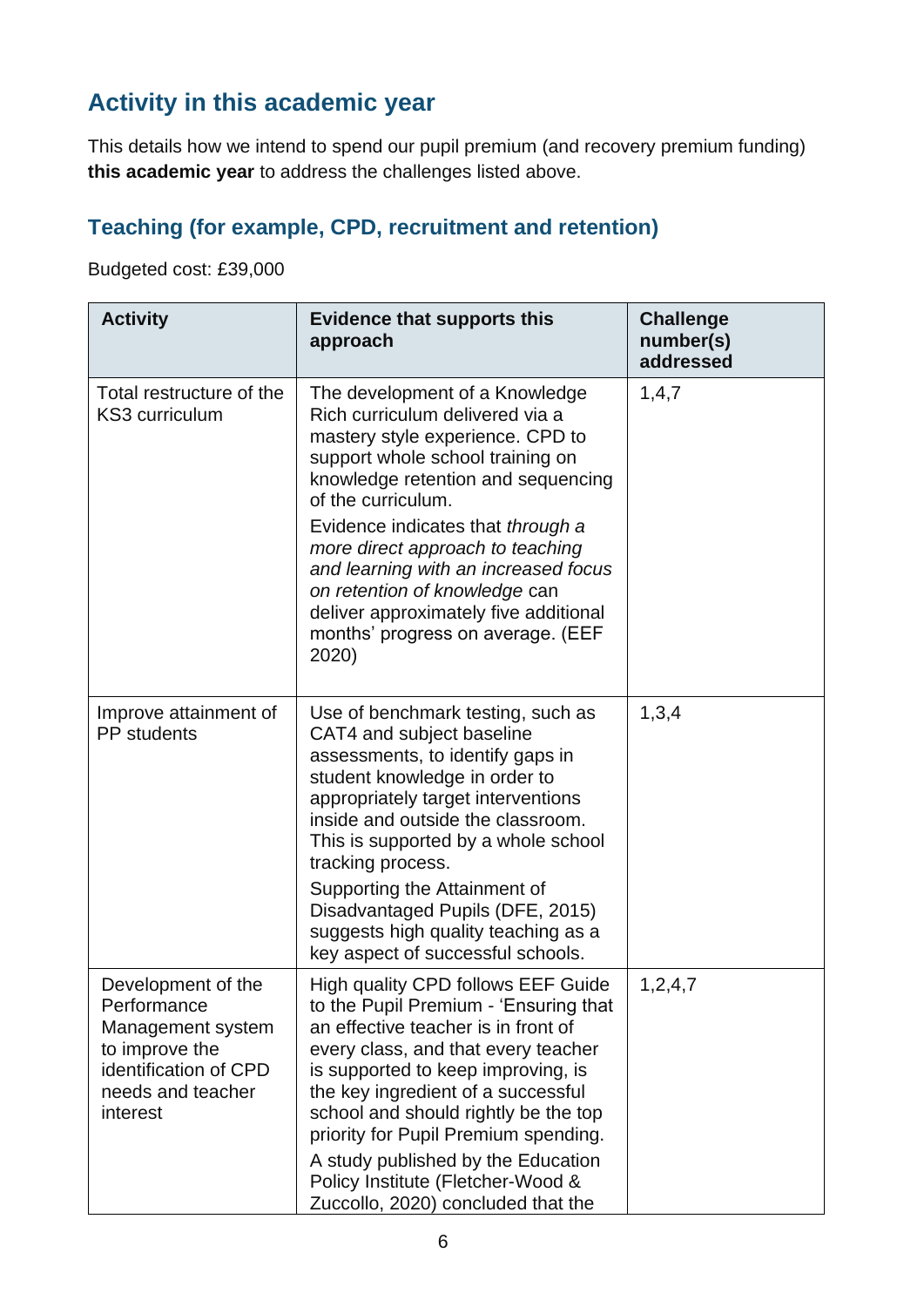|                                                                                                                                    | impact of high-quality CPD on pupil<br>outcomes is comparable to the<br>impact of having a teacher with 10<br>years' experience in front of a class<br>instead of a graduate teacher. High-<br>quality CPD improves teacher<br>retention, particularly for early-career<br>teachers and can also lead to<br>increased student self-efficacy and<br>confidence. |           |
|------------------------------------------------------------------------------------------------------------------------------------|----------------------------------------------------------------------------------------------------------------------------------------------------------------------------------------------------------------------------------------------------------------------------------------------------------------------------------------------------------------|-----------|
| Investment into staff<br>development through<br>QA, career pathways                                                                | An increased focus on staff<br>development will help to recruit and<br>retain teaching staff. The<br>introduction of a new Performance<br>Development process BlueSky,<br>whole school development pathways<br>and subject review weeks.                                                                                                                       | 1,2       |
| Training and<br>developing the new<br>College behaviour for<br>learning curriculum to<br>support the behaviour<br>of all students. | Evidence from the EEF indicates<br>that behaviour interventions can<br>produce large improvements in<br>academic performance along with a<br>decrease in problematic behaviours.<br>The results show on average<br>students making four months'<br>progress across an academic year.<br>Student specific interventions will<br>have a greater impact.          | 2,3       |
| Increase research<br>approach to analyse<br>why DA pupils<br>underachieve and<br>look at addressing<br>root causes.                | <b>EEF and Sutton Trust emphasise</b><br>the need for increased research<br>within schools to find the most<br>effective ways of improving<br>attainment and progress of Pupil<br>Premium students.<br><b>Investment into our Whole School</b><br>ELE to support and deliver whole<br>school CPD.                                                              | 1,2,3,5,6 |

#### **Targeted academic support (for example, tutoring, one-to-one support structured interventions)**

Budgeted cost: £ *20,080*

| <b>Activity</b>                          | <b>Evidence that supports this</b><br>approach                 | <b>Challenge</b><br>number(s)<br>addressed |
|------------------------------------------|----------------------------------------------------------------|--------------------------------------------|
| Introduction of<br>reading interventions | The EEF Teaching and Learning<br>Toolkit evidence that reading | 1,2,4                                      |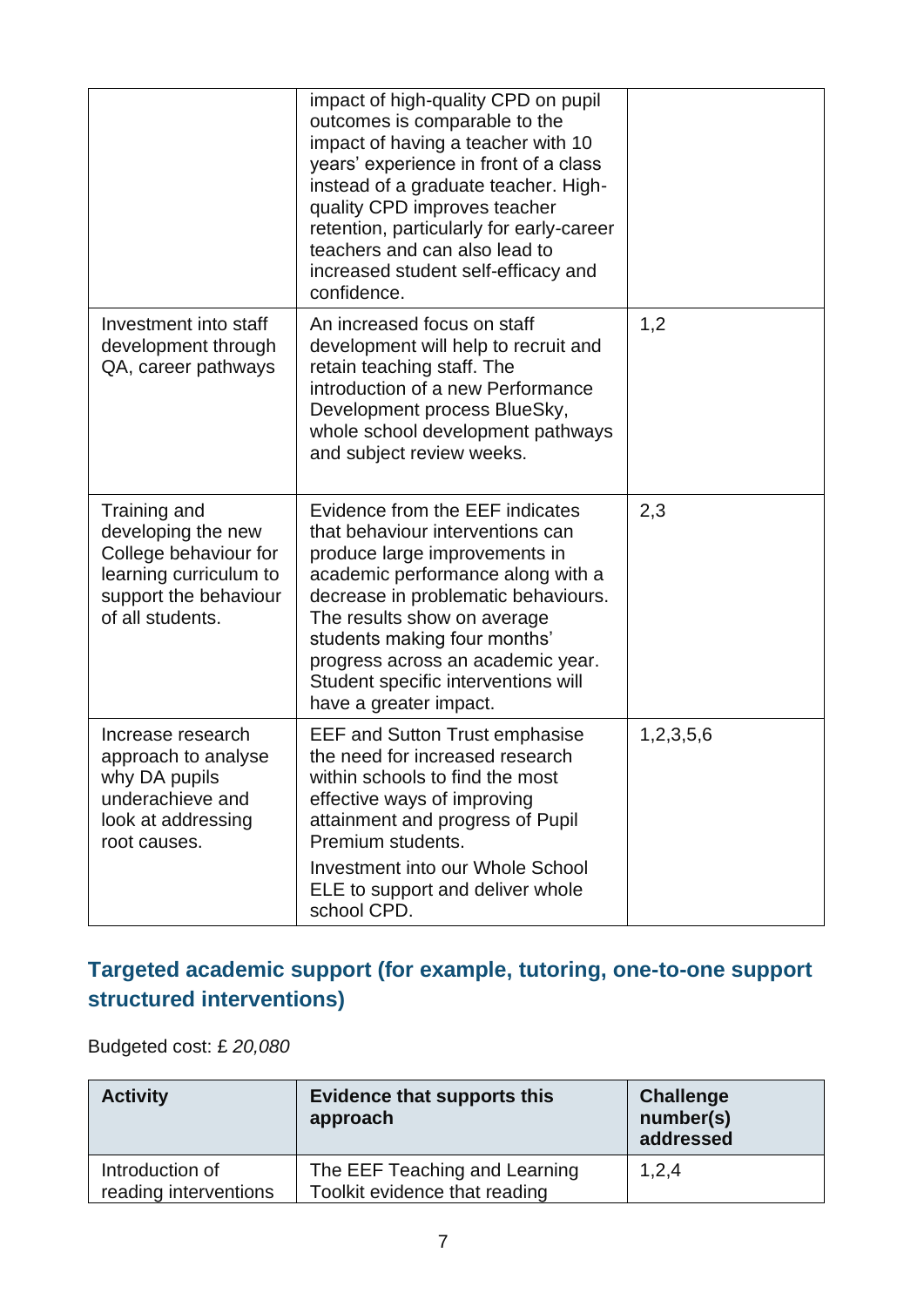| alongside the<br>appointment of a<br>whole school Reading<br>Leader                                                                                   | comprehension strategies improve<br>progress by six months and small<br>group tuition improves progress by<br>four months.                                                                                                                                                                                     |         |
|-------------------------------------------------------------------------------------------------------------------------------------------------------|----------------------------------------------------------------------------------------------------------------------------------------------------------------------------------------------------------------------------------------------------------------------------------------------------------------|---------|
| English department<br>have timetabled<br>reading lessons<br>promoting reading<br>fluency.                                                             | Reading for pleasure has social<br>benefits as well and can make<br>people feel more connected to the<br>wider community. Reading increases<br>a person's understanding of their<br>own identity, improves empathy and<br>gives them an insight into the world<br>view of others (The Reading Agency<br>2015). |         |
| Homework club for<br>PP students to enable<br>them to work with<br>support and feedback                                                               | The EEF Teaching and Learning<br>Toolkit evidence that small group<br>tuition improves progress by four<br>months.                                                                                                                                                                                             | 1,3     |
| 1:1 Numeracy and<br>literacy sessions<br>during tutor to assess<br>the basic skills and<br>intervention provided<br>for those who need to<br>improve. | The EEF Teaching and Learning<br>Toolkit evidence that small group<br>tuition improves progress by four<br>months.<br>Evidence indicates that one to one<br>tuition can be effective, delivering<br>approximately five additional<br>months' progress on average. (EEF<br>2020)                                | 1,4     |
| PP one page profiles<br>created and shared<br>with staff to support<br>day to day planning                                                            | These interviews will provide us with<br>invaluable data and information<br>about every individual DA pupil and<br>therefore we are able to tailor<br>support.                                                                                                                                                 | 1,3,5,6 |

### **Wider strategies (for example, related to attendance, behaviour, wellbeing)**

Budgeted cost: £*182,000*

| <b>Activity</b>                           | Evidence that supports this approach                                                                                                                      | <b>Challenge</b><br>number(s)<br>addresse<br>d |
|-------------------------------------------|-----------------------------------------------------------------------------------------------------------------------------------------------------------|------------------------------------------------|
| Development<br>of the<br><b>Behaviour</b> | Launch of a behaviour curriculum to improve in-<br>school behaviour.                                                                                      | 2,3                                            |
| curriculum<br>through whole               | EEF research evidence that through a focus on<br>routines and structures and through the work on<br>students' social and emotional learning that this can |                                                |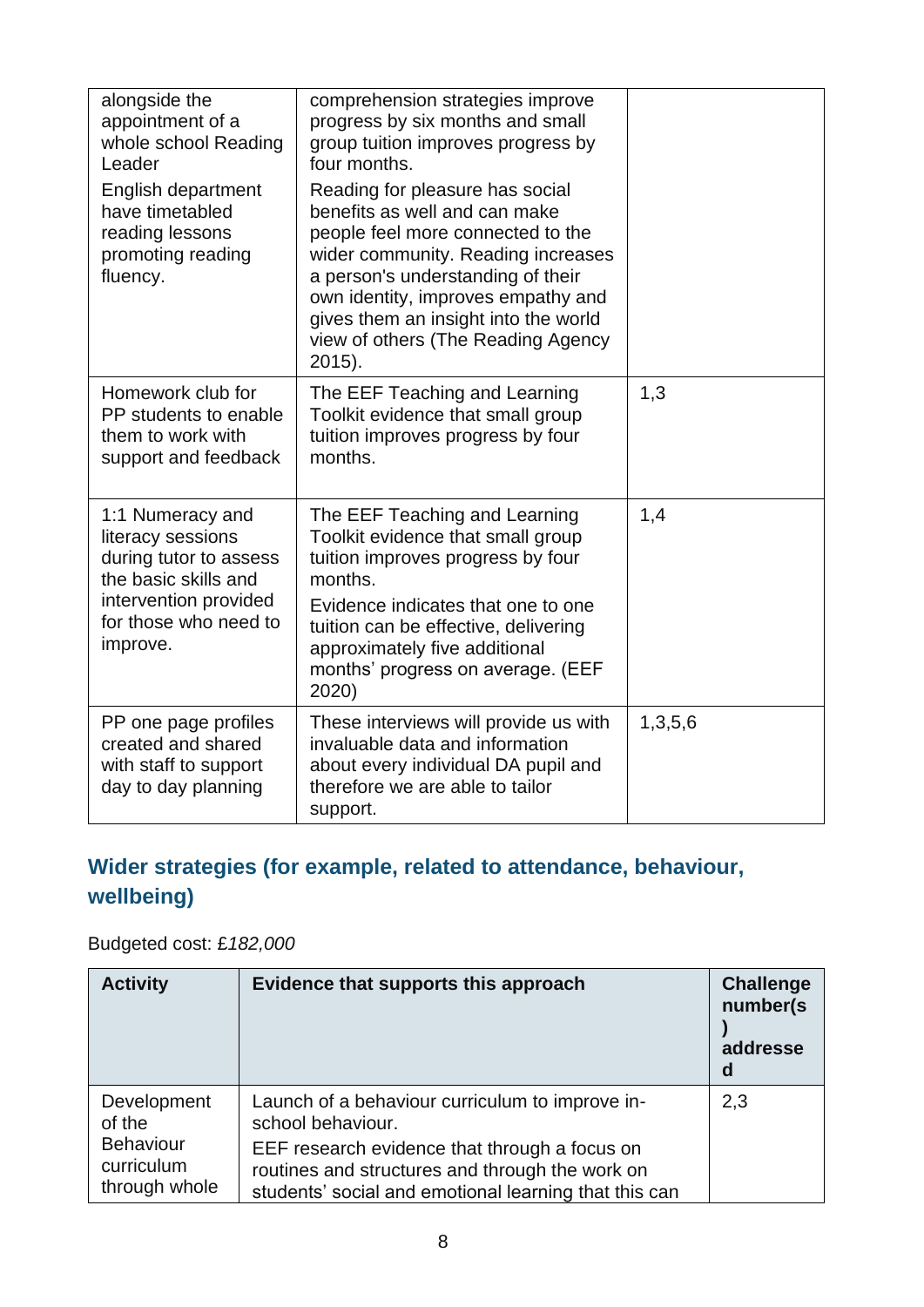| staff CPD and<br>research.<br>Significant<br>changes to<br>staffing for<br>Pastoral team<br>to support this<br>development.                                                                                                                                                                                                                                                        | deliver approximately 4 additional months progress<br>on average<br>EEF toolkit evidence that behaviour interventions will<br>also benefit all pupils in the classroom due to<br>purposeful learning environment.                                                                                                                                                                                                                                                                                                                                                                                                                                                                                                                                                                                          |         |
|------------------------------------------------------------------------------------------------------------------------------------------------------------------------------------------------------------------------------------------------------------------------------------------------------------------------------------------------------------------------------------|------------------------------------------------------------------------------------------------------------------------------------------------------------------------------------------------------------------------------------------------------------------------------------------------------------------------------------------------------------------------------------------------------------------------------------------------------------------------------------------------------------------------------------------------------------------------------------------------------------------------------------------------------------------------------------------------------------------------------------------------------------------------------------------------------------|---------|
| Development<br>of internal<br>Alternative<br>Provision<br>(CFP),<br>including the<br>introduction of<br>the vocational<br>qualification<br>ASDAN.<br>Moving the<br>provision to<br>more of a<br>central part of<br>the whole<br>school.                                                                                                                                            | EEF states that 'targeted interventions for those<br>diagnosed or at risk of emotional or behavioural<br>disorders produce the greatest effects'.                                                                                                                                                                                                                                                                                                                                                                                                                                                                                                                                                                                                                                                          | 2,3,7   |
| Increased<br>capacity within<br>the Pastoral<br>team, including<br>safeguarding<br>support, via<br>recruitment of<br>5 Heads of<br>Year and 5<br>Assistant<br>Heads of Year.<br>Increased<br>support for<br>safeguarding<br>concerns and<br>social care<br>referrals<br>Use of<br>MyConcern to<br>report<br>concerns.<br>Appointments<br>to strengthen<br>the Pastoral<br>Support. | EEF states that wider strategies relate to the most<br>significant non-academic barriers to success in<br>school, including attendance, behaviour and social<br>and emotional support.<br>The current statistics around mental health show that<br>1 in 4 people in the UK will experience a mental<br>health problem each year (mind.org). Mental health<br>issues are an increasing concern not only within<br>adults but also children and young people. Covid-19<br>has also had a negative impact with 54% of children<br>and young people with a mental disorder said that<br>lockdown had made their life worse.<br>Evidence that DA pupils and those with turbulent<br>home situations are likely to have fallen further<br>behind their peers during the school closure due to<br>Covid-19 (EEF). | 2,3,5,6 |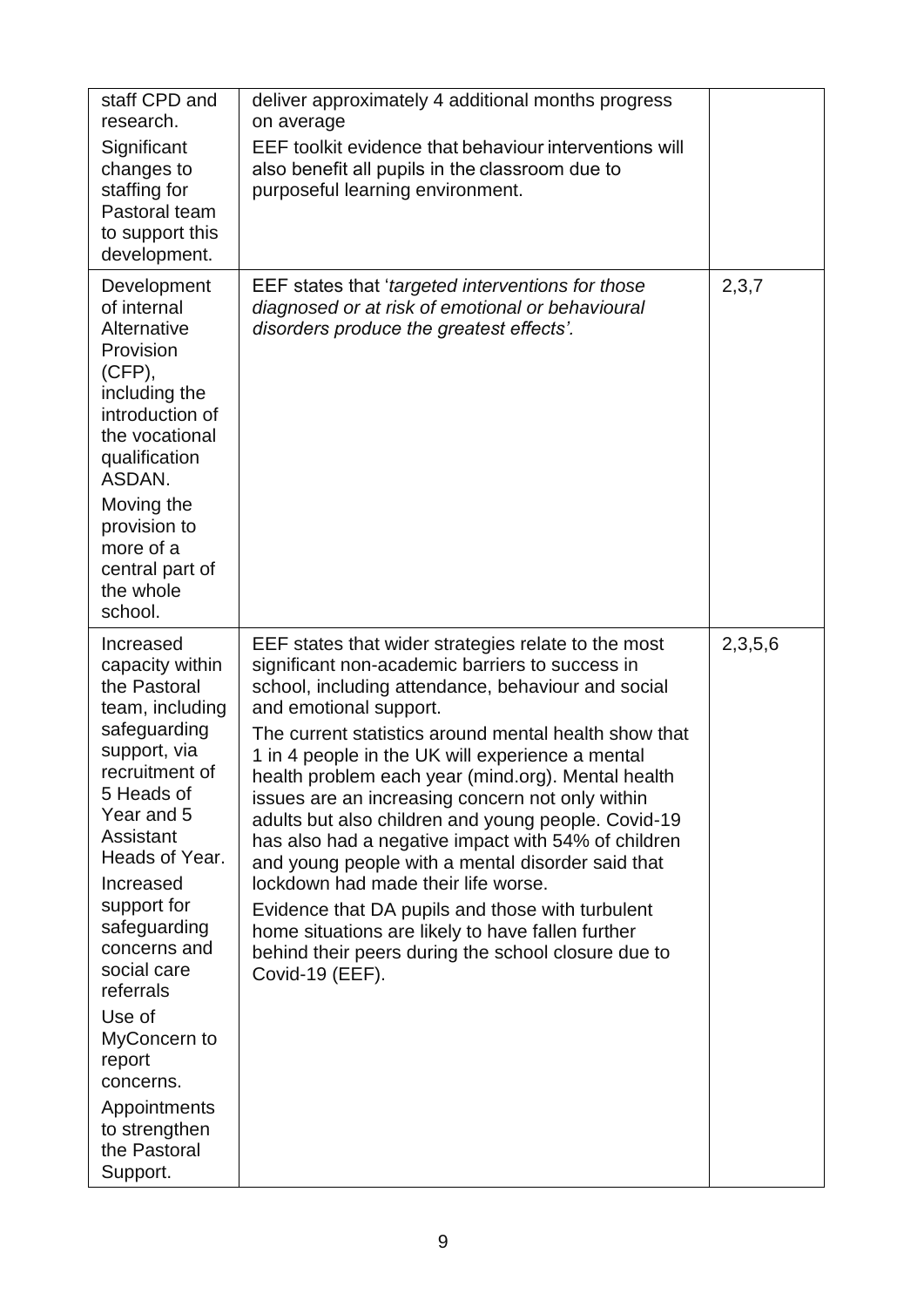| Safeguarding<br>training in<br>order to<br>increase<br>capacity and<br>support                                                                                                                                                                                                                               |                                                                                                                                                                                                                                                                                                                                                                                                                                                                                                      |     |
|--------------------------------------------------------------------------------------------------------------------------------------------------------------------------------------------------------------------------------------------------------------------------------------------------------------|------------------------------------------------------------------------------------------------------------------------------------------------------------------------------------------------------------------------------------------------------------------------------------------------------------------------------------------------------------------------------------------------------------------------------------------------------------------------------------------------------|-----|
| Improve<br>attendance of<br><b>PP</b> students<br>via the<br>recruitment of<br>additional<br>attendance<br>officers and<br>improved<br>parental<br>communication                                                                                                                                             | EEF 'wider strategies' states that good attendance<br>means that stakeholders understand and follow all<br>school systems to make early identification and thus<br>interventions, ending in improvement in attendance.<br>EEF research evidence that improved parental<br>support can deliver approximately 4 additional<br>months progress on average                                                                                                                                               | 2,3 |
| <b>Breakfast club</b><br>for PP<br>students to<br>enable them to<br>start the day<br>with support<br>and breakfast                                                                                                                                                                                           | These sessions ensure that pupils have food in the<br>morning at the same time as allowing for small group<br>intervention, which the EEF suggests can be an<br>effective strategy.<br>There is a clear link between hunger and poor<br>concentration and so providing access to food during<br>the morning can help develop routine, an awareness<br>of healthy food choices as well as reduce huger and<br>improve concentration and behaviour. DofE evaluation<br>of breakfast clubs report 2017. | 1,3 |
| Roll-out the<br>new PP<br>package over<br>time to offer all<br>identified<br>students a<br>specific figure<br>for support. All<br>PP pupils to<br>have a ring<br>fenced amount<br>of money,<br>which parents<br>can use to<br>provide<br>financial<br>assistance in<br>various<br>identified<br>areas. These | Books and revision guides provided to students as<br>part of year 11 strategy.<br>To facilitate independent study and engage parental<br>support. EEF suggest +8 months progress for<br>metacognition and self-regulation.                                                                                                                                                                                                                                                                           | 5,6 |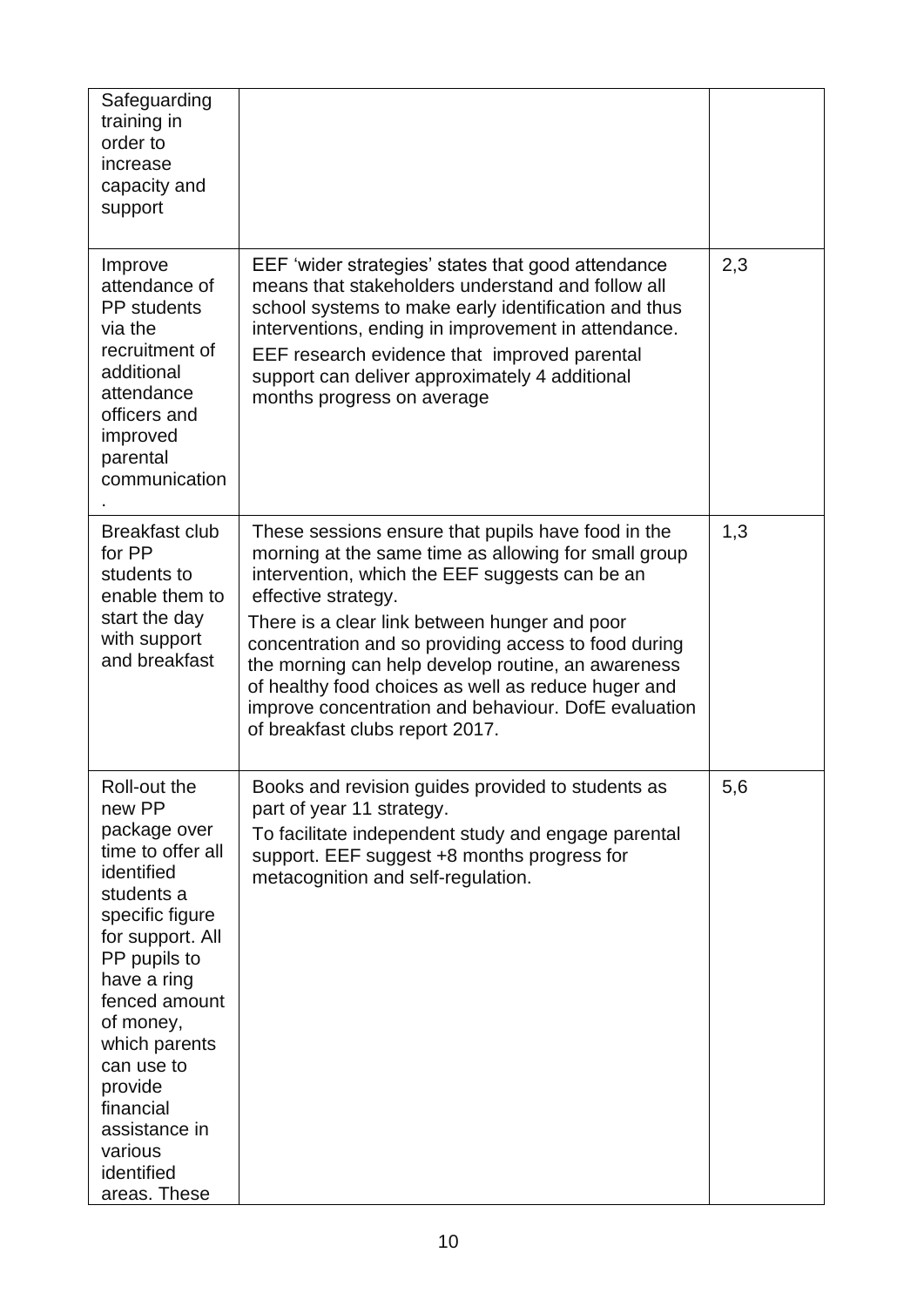| include school<br>uniform;<br>Support<br>towards trips<br>ad visits;<br>peripatetic<br>music lessons<br>and a number<br>of other<br>options<br>outlined in<br>regular<br>parental<br>communication                                                                                                                                                                                                                                                                                                                              |                                                                                                                                                                                                                                                                                                                                                                              |                |
|---------------------------------------------------------------------------------------------------------------------------------------------------------------------------------------------------------------------------------------------------------------------------------------------------------------------------------------------------------------------------------------------------------------------------------------------------------------------------------------------------------------------------------|------------------------------------------------------------------------------------------------------------------------------------------------------------------------------------------------------------------------------------------------------------------------------------------------------------------------------------------------------------------------------|----------------|
| To improve<br>and secure<br>post 16 plans<br>as early as<br>possible.<br>All<br>disadvantaged<br>students to be<br>prioritised for a<br>Careers<br>meeting in<br>order to<br>support with<br>College<br>applications.<br>Career<br>evening for<br>parents/carers<br>and students<br>to highlight<br>post 16<br>opportunities<br>with post 16<br>providers<br>attending,<br>which will be<br>improved by<br>post 16 college<br>part of our<br>trust.<br>Drop Down<br>Days to<br>showcase<br>different<br>careers with<br>outside | Engaging students with their future plans can help to<br>keep them motivated throughout Key Stage 4 as they<br>feel that there is a purpose behind what they are<br>completed.<br>The NFER completed a study which detailed how<br>engaging students in this was helped to reduce the<br>NEET figures post -16.<br>https://www.nfer.ac.uk/publications/IMPE04/IMPE04.<br>pdf | $\overline{7}$ |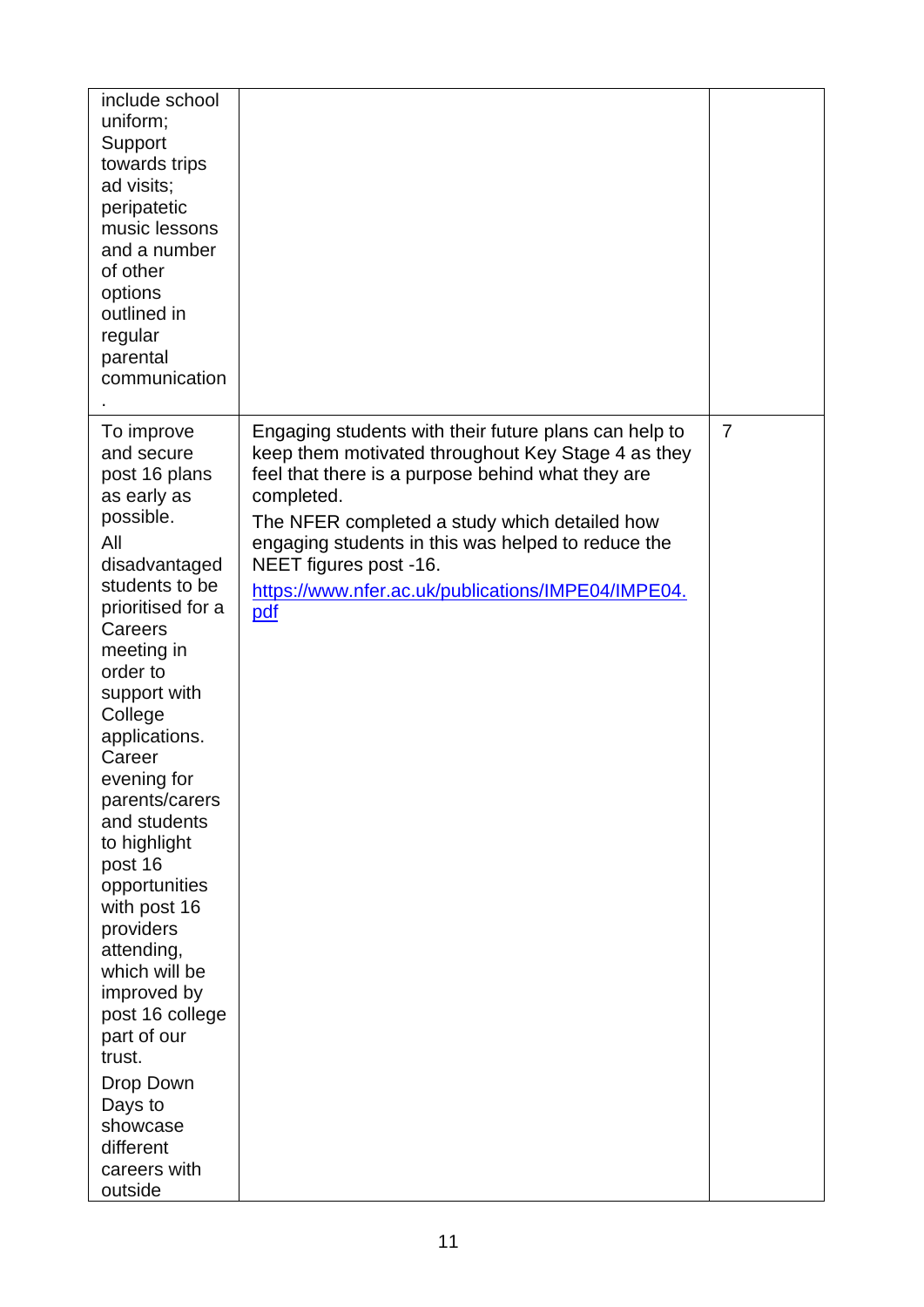| speakers<br>coming into<br>College to<br>meet and talk<br>with the<br>students.<br>Support with<br>CV writing and<br>applications<br>with the use of<br>Unifrog to aid<br>In the<br>application<br>process.<br>With a post 16<br>college joining<br>our Mowbray<br>Education<br>Trust, this will<br>enable the<br>College to<br>support<br>students to<br>follow the best<br>post 16 course<br>for them. |                                                                                                                                                                                                                                                                                                                                                                                                                                                                                             |     |
|----------------------------------------------------------------------------------------------------------------------------------------------------------------------------------------------------------------------------------------------------------------------------------------------------------------------------------------------------------------------------------------------------------|---------------------------------------------------------------------------------------------------------------------------------------------------------------------------------------------------------------------------------------------------------------------------------------------------------------------------------------------------------------------------------------------------------------------------------------------------------------------------------------------|-----|
| Improve family<br>home school<br>liaison and<br>relationships<br>by supporting<br>potential<br>attendance<br>barriers such<br>as uniform and<br>food hardship.                                                                                                                                                                                                                                           | Ensure parents of PP students feel safe and<br>confident engaging with school. Home visits<br>completed to engage the hard to reach. Attendance<br>Manager and year leads arrange appointments at all<br>parent events. EEF Toolkit Parental Engagement<br>suggests +3 months progress.                                                                                                                                                                                                     | 5,6 |
| Duke of<br>Edinburgh's<br>Award                                                                                                                                                                                                                                                                                                                                                                          | EEF Toolkit evidence +4 months progress for outdoor<br>adventure learning. Nationally accepted and<br>evidenced cultural and social mobility development<br>activity Externally assessed and awarded<br>commendation There are also substantial socio-<br>economic gaps in access to extra-curricular activities,<br>with pupils from disadvantaged backgrounds less<br>likely to take up activities than their better off peers<br>46% compared to 66%. Sutton Trust life lessons<br>2017. | 6,7 |

### **Total budgeted cost: £241,080**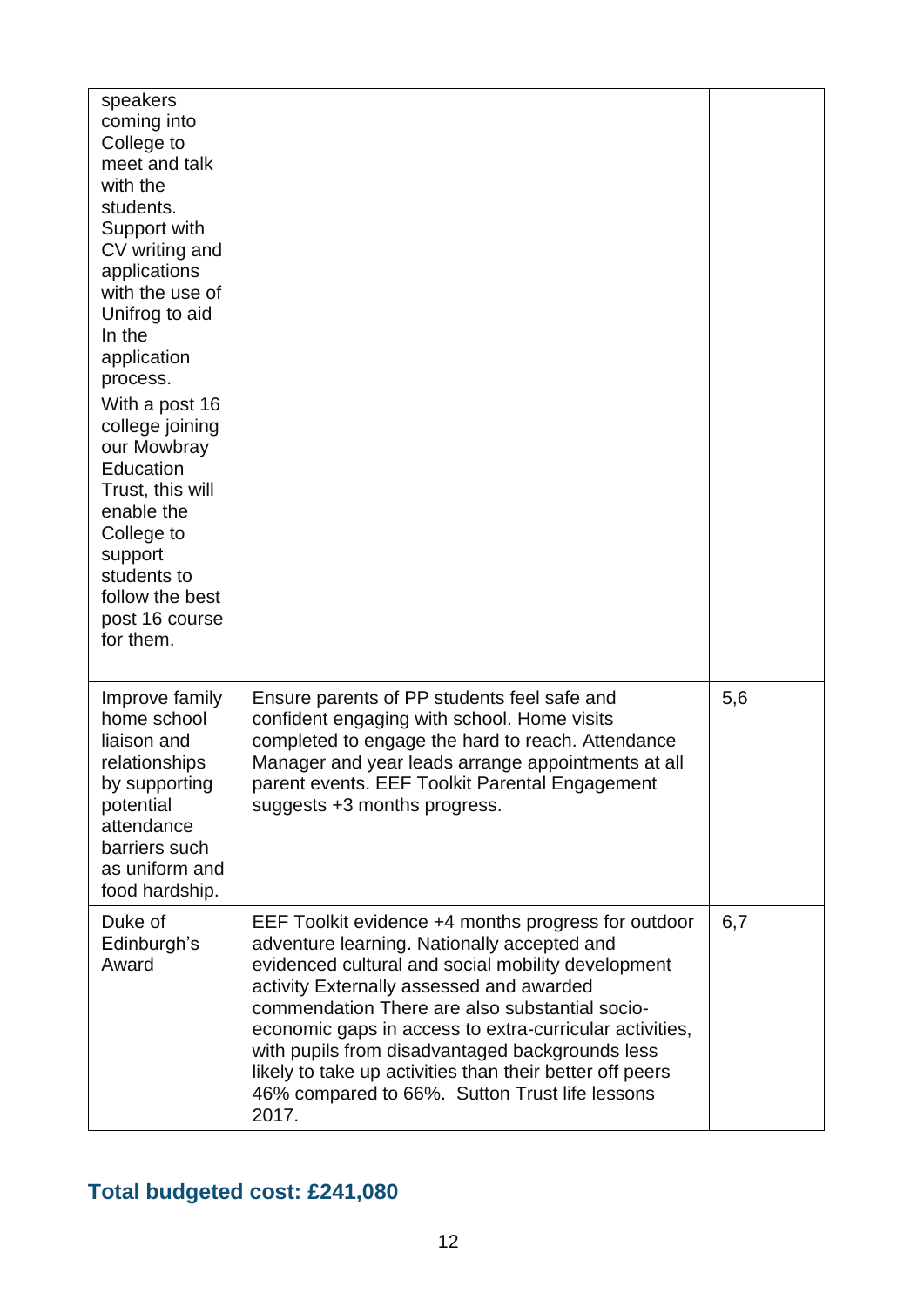## **Part B: Review of outcomes in the previous academic year**

#### **Pupil premium strategy outcomes**

This details the impact that our pupil premium activity had on pupils in the 2020 to 2021 academic year.

Our internal teacher assessments during 2020/21 suggested that the performance of disadvantaged students was slightly lower than the previous year with 53.9% achieving 4+C incl. English and Maths compared to 55.9% the previous year.

Pupil Premium students' attendance was slightly lower in 2020/21 than the previous year. 90% compared to 91% the previous year.

Due to the Covid-19 impact which brought many challenges and disrupted the learning of all our students, our desired outcomes were therefore not fully realised.

The improved engagement of pupil premium parents with school (where all parties work together for the best outcome) has been impacted by Covid related issues. Many families faced challenges during the pandemic and the college supported the students and their families through food parcels and keeping the school open for vulnerable students. For those students working from home IT equipment was provided to ensure all students have access to lessons.

As evidenced in schools across the country, partial closure was most detrimental to our disadvantaged pupils. They were not able to benefit from our pupil premium funded improvements which were made to teaching and targeted interventions to the degree that we intended. The impact was mitigated by our resolution to maintain a high quality curriculum, including during periods of partial closure, which was aided by use of online resources and live lessons.

Our aim to help students plan a future and create their own aspirations has started to have an impact with the College supporting students through a programme of experiences led by a 'futures' leader that prepares and delivers meaningful destinations for year 11 students. This includes outside speakers, post 16 information evenings and student industry visits.

Our focus to Improve behaviour amongst the pupil premium cohort, especially behaviours that lead to fixed term exclusions and removal from lessons that limit progress and learning, has started to have an impact. An SLT behaviour lead and pastoral teams support students to remain in lessons and also give them the tools needed to thrive in classes and reach their potential.

As expected, students' behaviour, wellbeing and mental health were impacted by covid related issues. Our pastoral, attendance teams and outside agency support are there to interact and support our students to give them tools they need to deal with their feelings and build resilience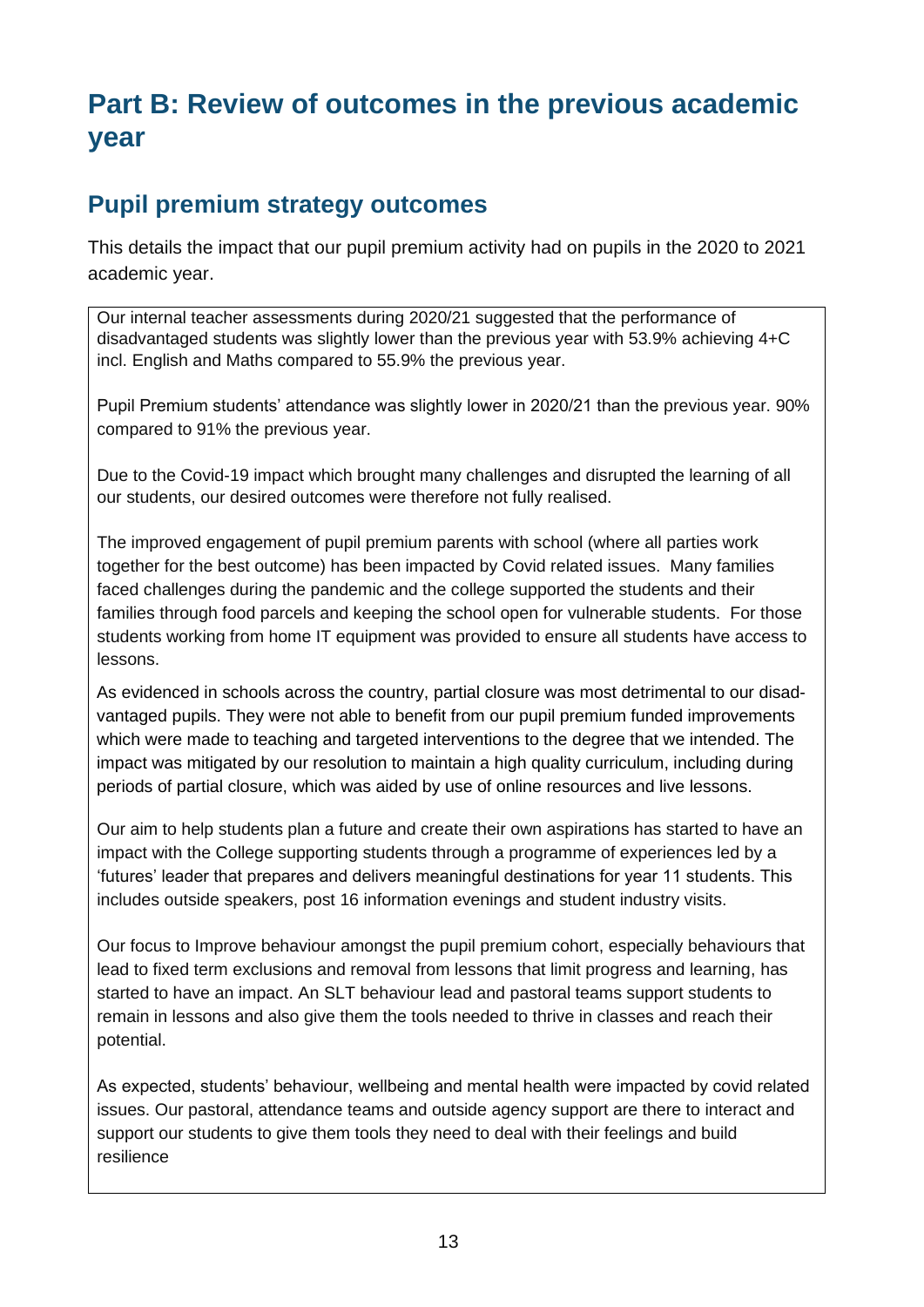### **Externally provided programmes**

*Please include the names of any non-DfE programmes that you purchased in the previous academic year. This will help the Department for Education identify which ones are popular in England*

| <b>Programme</b> | <b>Provider</b>          |  |
|------------------|--------------------------|--|
| CAT4             | <b>GL Assessments</b>    |  |
| My Concern       | The Safeguarding Company |  |
| <b>BlueSky</b>   | <b>BlueSky</b>           |  |

## **Service pupil premium funding (optional)**

*For schools that receive this funding, you may wish to provide the following information:* 

| <b>Measure</b>                                                                    | <b>Details</b> |
|-----------------------------------------------------------------------------------|----------------|
| How did you spend your service pupil<br>premium allocation last academic year?    |                |
| What was the impact of that spending on<br>service pupil premium eligible pupils? |                |